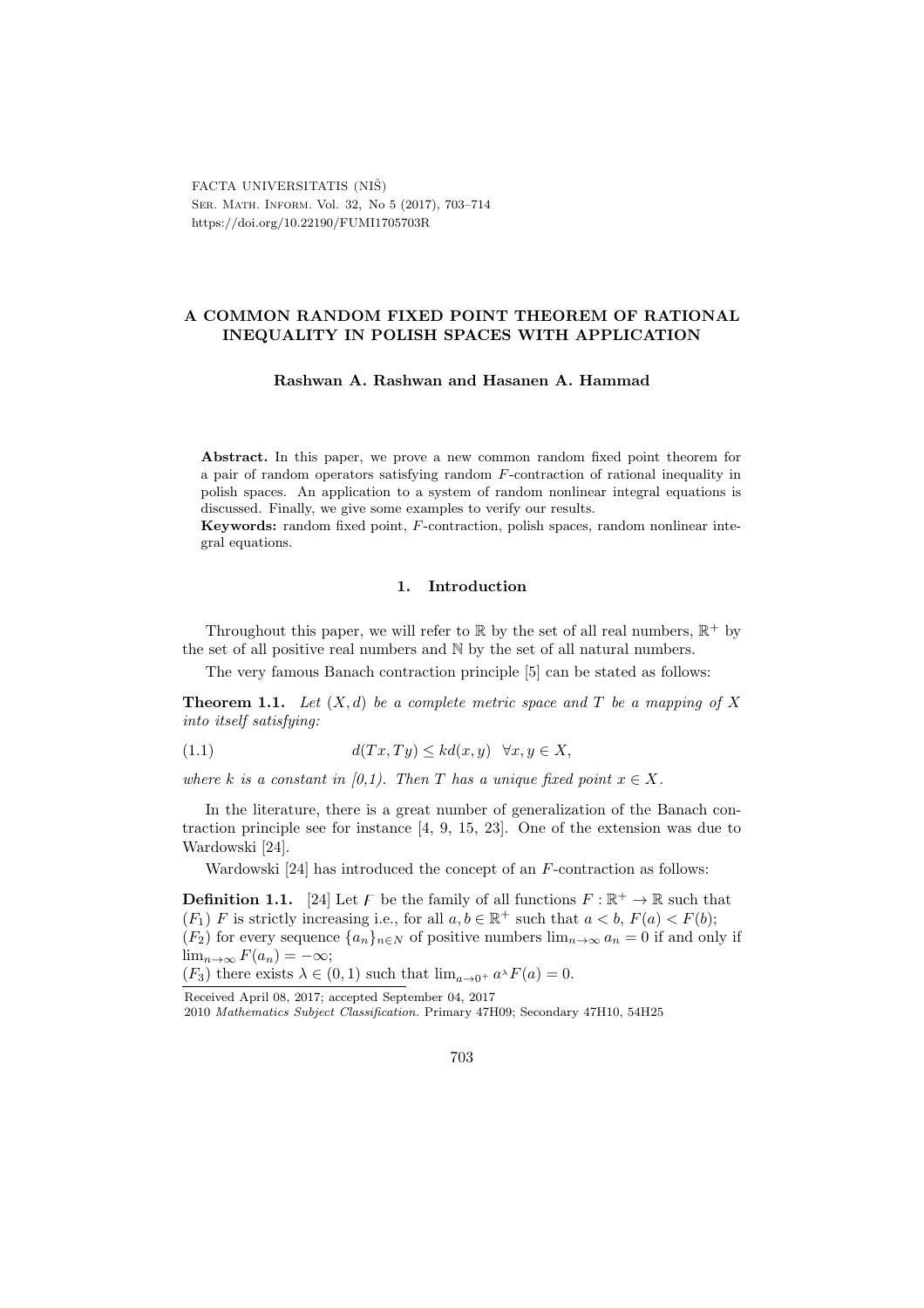**Definition 1.2.** [24] Let  $(X, d)$  be a metric space. A mapping  $T : X \to X$  is said to be an F-contraction on  $(X, d)$  if there exists  $F \in F$  and  $\tau > 0$  such that

$$
(1.2) \qquad \forall x, y \in X, d(Tx, Ty) > 0 \Rightarrow \tau + F(d(Tx, Ty)) \le F(d(x, y)).
$$

From  $(F_1)$  and  $(1.2)$  it is easy to conclude that every F-contraction T is a contractive mapping and hence necessarily continuous.

**Example 1.1.** The following functions  $F : \mathbb{R}^+ \to \mathbb{R}$  are the elements of  $F$ 

(i) 
$$
F(\alpha) = \ln(\alpha)
$$
 (ii)  $F(\alpha) = \ln(\alpha) + \alpha$   
(iii)  $F(\alpha) = \frac{-1}{\sqrt{\alpha}}$  (iv)  $F(\alpha) = \ln(\alpha^2 + \alpha)$ .

**Remark 1.1.** Consider  $F(t) = \frac{-1}{t^p}$ ,  $p > 1$ ,  $t > 0$ , then  $F \in F$ .

*Proof.* Since  $F'(t) = \frac{1}{p \cdot t^{1 + \frac{1}{p}}} > 0$  then, F satisfies  $(F_1)$  and it is clear that the condition  $(F_2)$  hold. Since  $p > 1$ ,  $\frac{1}{p} < 1$ , we take  $\frac{1}{p} < \lambda < 1$  and then,  $\lim_{t \to 0^+} t^{\lambda} F(t) =$  $\lim_{t\to 0^+} (-t^{\lambda - \frac{1}{p}}) = 0$ . So F satisfies  $(F_3)$ . This gives us  $F \in F$ .

Wardowski [24] stated a modified version of Banach contraction principle as follows:

**Theorem 1.2.** Let  $(X,d)$  be a complete metric space and  $T : X \rightarrow X$  be an F-contraction. Then T has a unique fixed point  $x \in X$ .

Abbas et al.  $[1]$  generalized the notion of  $F$  -contraction and proved certain fixed point results. Batra et al. [6, 7] extended the concept of F-contraction on graphs and altered distances. Recently, Cosentino and Vetro [10] followed the approach of F-contraction and obtained some fixed point theorems for Hardy-Rogers-type self mappings in complete metric and ordered metric spaces. Recently some authors extended the notion of F -contraction and proved some fixed point theorems under suitable conditions (see [2, 3, 14]).

Probabilistic functional analysis is an important mathematical area of research due to its applications to probabilistic models in applied problems that appear in approximation theory, game and potential theory, theory of integral and differential equations and others. Random operator theory is needed for the study of various classes of random equations. Important contributions to the study of random equations have been presented in [8, 21] among others. The study of random fixed point problems was initiated by the Prague school of probability research. The first results were studied in 1955-1956 by Spaček and Hanš in the context of Fredholm integral equations with random kernel. In a separable metric space, Random fixed point theorems for random contraction mappings were proved by Hanš [11] and  $\mathrm{Spa\check{c}ek}$  [22].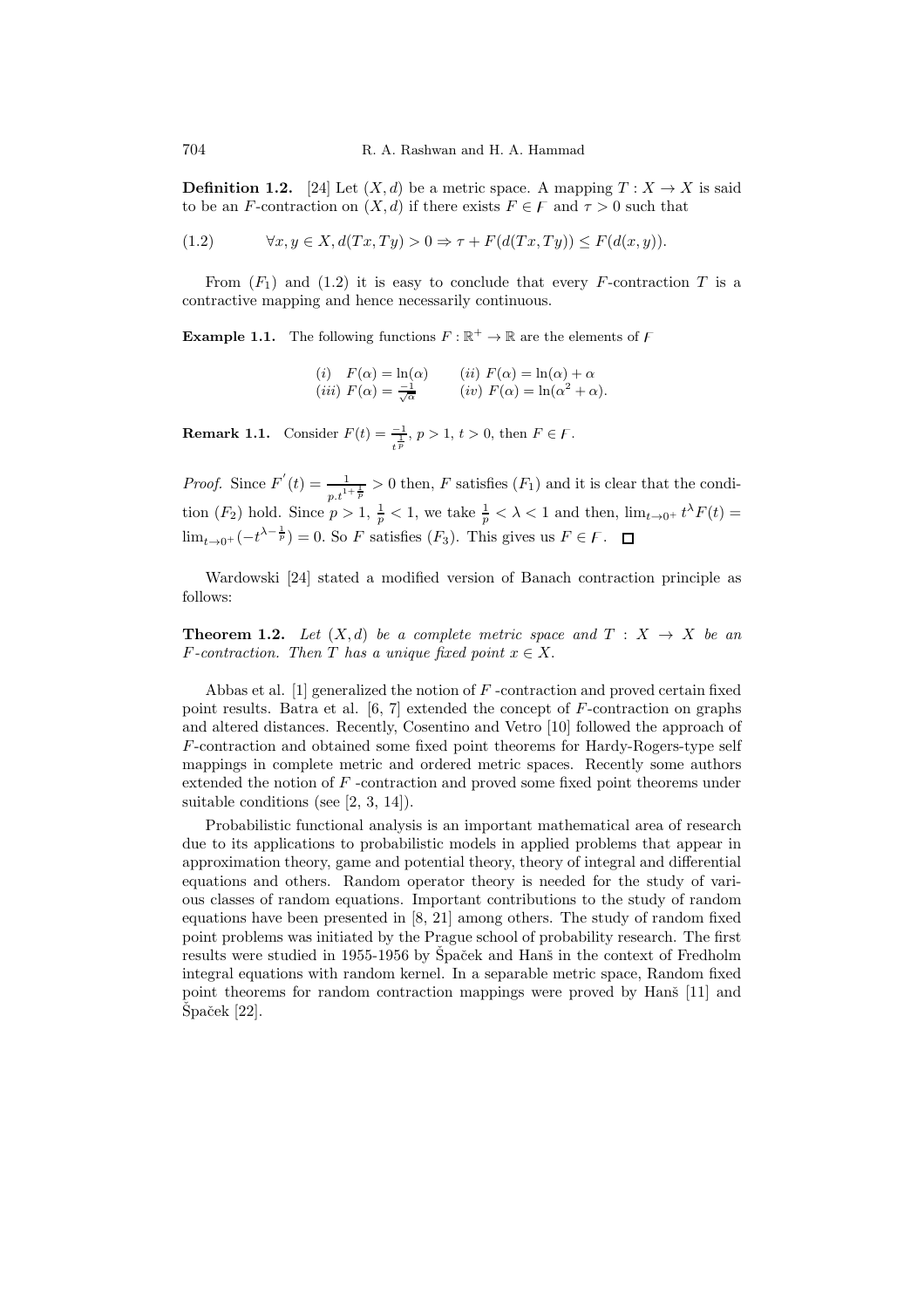## A Common Random Fixed Point Theorem of Rational... 705

Bharucha-Reid [8] attracted the attention of several mathematicians and gave wings to this theory. Itoh  $[12]$  extended the results of Spaček and Hanš in multivalued contractive mappings and obtained random fixed point theorems with an application to random differential equations in Banach spaces. Now, it has became a full fledged research area and a vast amount of mathematical activities have been carried out in this direction (see [19, 20]).

Recently, some authors [16, 17, 18] applied a random fixed point theorem to prove the existence of a solution in a separable Banach space of a random nonlinear integral equations.

In this paper we find a new common random fixed point result for a pair of stochastic mappings satisfying F-contraction of rational type in polish spaces. Finally we apply our result to discuss the existence of a unique solution to the random nonlinear integral equations.

### 2. Preliminary Notes

Let  $(X, \beta_X)$  be a polish space, that is a separable complete metric space, where  $\beta_X$  is a  $\sigma$ -algebra of Borel subsets of X and let  $(\Omega, \beta, \mu)$  denote a complete probability measure space with a non-empty set  $\Omega$ , measure  $\mu$  and  $\beta$  be a  $\sigma$ -algebra of subsets of  $\Omega$ .

**Definition 2.1.** [13] A measurable mapping  $x : \Omega \to X$  is called:

(i)  $X$ -valued random variable, if the inverse image under the mapping x of every Borel set B of X belongs to  $\beta$ , that is,  $x^{-1}(B) \in \beta$  for all  $B \in \beta$ .

(ii) finitely valued random variable, if it is constant on each of a finite number of disjoint sets  $A_i \in \beta$  and is equal to 0 on  $\Omega - \left(\bigcup_{i=1}^{n} A_i\right)$  $\bigcup_{i=1}^n A_i\bigg).$ 

(iii) simple random variable if it is finitely valued and  $\mu\{\omega : ||x(\omega)|| > 0\} < \infty$ .

(iv) strong random variable, if there exists a sequence  $\{x_n(\omega)\}\$  of simple random variables which converges to  $x(\omega)$  almost surely, i.e., there exists a set  $A_0 \in \beta$  with  $\mu(A_0) = 0$  such that  $\lim_{n \to \infty} x_n(\omega) = x(\omega), \omega \in \Omega - A_0.$ 

(v) weak random variable, if the function  $x^*(x(\omega))$  is a real valued random variables for each  $x^* \in X^*$ , the space  $X^*$  denoting the dual space of X.

## **Definition 2.2.** [13] Let  $Y$  be a Banach space.

(i) A measurable mapping  $f : \Omega \times X \to Y$  is said to be a random mapping if  $f(\omega, x) = Y(\omega)$  is a Y -valued random variable for every  $x \in X$ .

(ii) A measurable mapping  $f : \Omega \times X \to Y$  is said to be a continuous random mapping if the set of all  $\omega \in \Omega$  for which  $f(\omega, x)$  is a continuous function of x has measure one.

(iii) An equation of the type  $f(\omega, x(\omega)) = x(\omega)$ , where  $f : \Omega \times X \to X$  is a random mapping is called a random fixed point equation.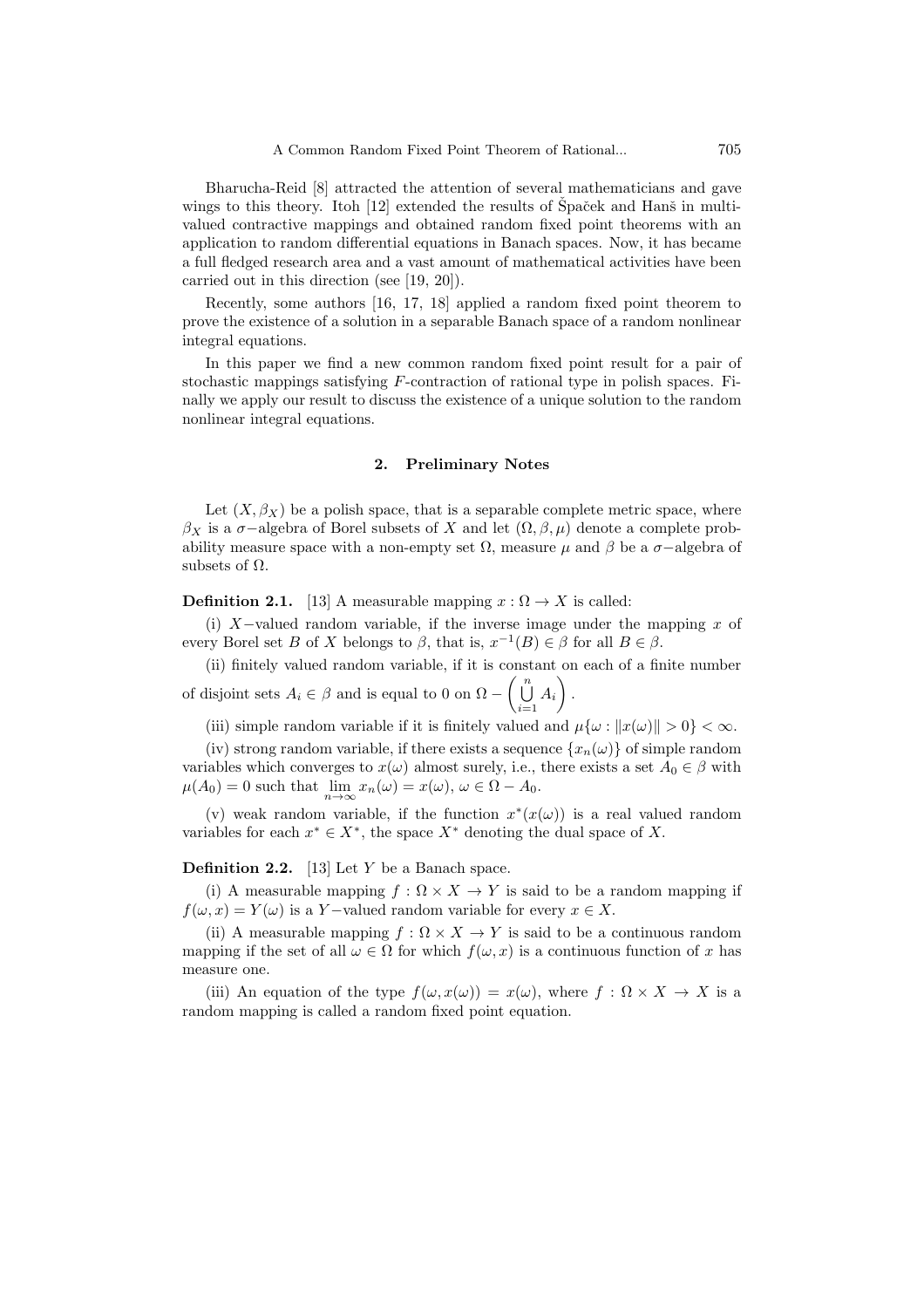(iv) Any measurable mapping  $x : \Omega \to X$  which satisfies the random fixed point equation  $f(\omega, x(\omega)) = x(\omega)$  almost surely is said to be a wide sense solution of the fixed point equation.

(v) Any X-valued random variable  $x(\omega)$  which satisfies  $\mu\{\omega : f(\omega, x(\omega)) =$  $x(\omega)$  = 1 is said to be a random solution of the fixed point equation or a random fixed point of f.

(vi) A measurable mapping  $x : \Omega \to X$  is called:

(a) a random fixed point of a random operator  $f: \Omega \times X \to X$  if  $f(\omega, x(\omega)) =$  $x(\omega)$  for every  $\omega \in \Omega$ .

(b) a random coincidence of random operators  $T, f : \Omega \times X \to X$  if  $T(\omega, x(\omega)) =$  $f(\omega, x(\omega))$  for every  $\omega \in \Omega$ .

(c) a common random fixed point of random mappings  $T, f : \Omega \times X \to X$  if  $T(\omega, x(\omega)) = f(\omega, x(\omega)) = x(\omega)$  for every  $\omega \in \Omega$ .

**Example 2.1.** [13] Let  $X = \mathbb{R}$  and C be a non-measurable subset of X. Consider f:  $\Omega \times X \to Y$  is a random mapping defined as  $f(\omega, x(\omega)) = x^2(\omega) + x(\omega) - 1$  for all  $\omega \in \Omega$ . It's clearly that, the real-valued function  $x(\omega) = 1$  is a random fixed point of f. However, the real-valued function  $y(\omega) = \begin{cases} -1, & \omega \notin C \\ 1, & \omega \in C \end{cases}$ 1,  $\omega \in C$  is a wide sense solution of the fixed point equation  $f(\omega, x(\omega)) = x(\omega)$  without being a random fixed point of f. Therefore, a random solution is a wide sense solution of the fixed point equation but the converse is not necessarily true.

## 3. Main Result

We begin with the following definition.

**Definition 3.1.** Let  $(X, d)$  be a polish space and  $(\Omega, \beta)$  be a measurable space. The random mappings  $T, S : \Omega \times X \to X$  are called a pair of rational type Fcontraction if for all  $x, y \in X$  and  $\omega \in \Omega$ , we have

(3.1) 
$$
\tau + F(d(T(\omega, x), S(\omega, y))) \leq F(N(x(\omega), y(\omega))),
$$

where  $F \in F$ ,  $\tau > 0$  and

$$
N(x(\omega), y(\omega)) = \max \left\{ d(x(\omega), y(\omega)), \frac{d(y(\omega), S(\omega, y))[1+d(x(\omega), T(\omega, x))]}{1+d(x(\omega), y(\omega))}, \frac{d(x(\omega), T(\omega, x))d(y(\omega), S(\omega, y))}{1+d(T(\omega, x), S(\omega, y))} \right\}.
$$

Now, we shall prove a common random fixed point theorem under generalized contractive condition (3.1).

**Theorem 3.1.** Let  $(X, d)$  be a polish space and  $(\Omega, \beta, \mu)$  is a complete probability measure space. Suppose that  $T, S: \Omega \times X \rightarrow X$  are random mappings such that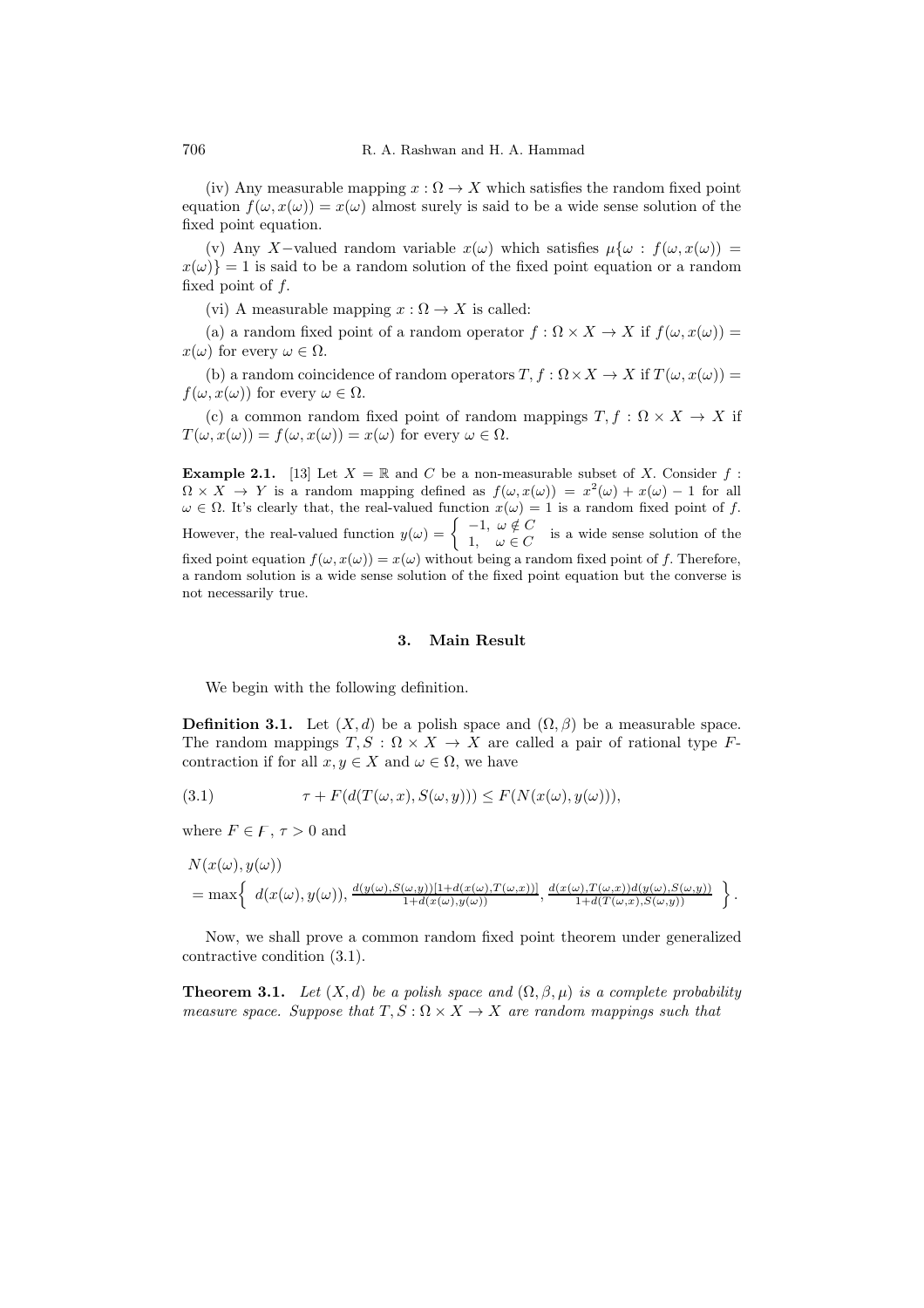(i)  $(S, T)$  is a pair of measurable and continuous mappings for all  $x, y \in X$  and  $\omega \in \Omega,$ 

(ii)  $(S, T)$  is a pair of rational type F-contractions. Then there exists a common random fixed point  $p(\omega)$  of S and T.

*Proof.* Consider the function  $\xi_0(\omega)$ :  $\Omega \to X$  be an arbitrary measurable mapping. We can define a sequence of measurable mappings  $\{\xi_n(\omega)\}\$  from  $\Omega$  to X as following:

$$
\xi_{2n+1}(\omega) = T(\omega, \xi_{2n}(\omega))
$$

and

$$
\xi_{2n+2}(\omega) = S(\omega, \xi_{2n+1}(\omega))
$$

for all  $\omega \in \Omega$  and  $n = 0, 1, 2, ...$ 

Applying the contractive condition (3.1), we get

$$
(3.2) \qquad \begin{aligned} F(d(\xi_{2n+1}(\omega), \xi_{2n+2}(\omega))) \\ &= F(d(T(\omega, \xi_{2n}(\omega)), S(\omega, \xi_{2n+1}(\omega)))) \le F(N(\xi_{2n}(\omega), \xi_{2n+1}(\omega))) - \tau, \end{aligned}
$$

for all  $n \in \mathbb{N} \cup \{0\}$ , where

$$
N(\xi_{2n}(\omega), \xi_{2n+1}(\omega)) = \max \left\{ \begin{array}{c} d(\xi_{2n}(\omega), \xi_{2n+1}(\omega)), \frac{d(\xi_{2n+1}(\omega), S(\omega, \xi_{2n+1}(\omega)))[1+d(\xi_{2n}(\omega), T(\omega, \xi_{2n}(\omega)))]}{1+d(\xi_{2n}(\omega), \xi_{2n+1}(\omega))}, \\ \frac{d(\xi_{2n}(\omega), T(\omega, \xi_{2n}(\omega))d(\xi_{2n+1}(\omega), S(\omega, \xi_{2n+1}(\omega)))}{1+d(T(\omega, \xi_{2n}(\omega)), S(\omega, \xi_{2n+1}(\omega)))} \\ = \max \left\{ \begin{array}{c} d(\xi_{2n}(\omega), \xi_{2n+1}(\omega)), \frac{d(\xi_{2n+1}(\omega), \xi_{2n+2}(\omega))[1+d(\xi_{2n}(\omega), \xi_{2n+1}(\omega))]}{1+d(\xi_{2n}(\omega), \xi_{2n+1}(\omega))}, \\ \frac{d(\xi_{2n}(\omega), \xi_{2n+1}(\omega))d(\xi_{2n+1}(\omega), \xi_{2n+2}(\omega))}{1+d(\xi_{2n+1}(\omega), \xi_{2n+2}(\omega))} \end{array} \right\}
$$
  

$$
\leq \max \left\{ d(\xi_{2n}(\omega), \xi_{2n+1}(\omega)), d(\xi_{2n+1}(\omega), \xi_{2n+2}(\omega)) \right\}.
$$

If

$$
\max\{d(\xi_{2n}(\omega),\xi_{2n+1}(\omega)),d(\xi_{2n+1}(\omega),\xi_{2n+2}(\omega))\}=d(\xi_{2n+1}(\omega),\xi_{2n+2}(\omega)),
$$

then

$$
N(\xi_{2n}(\omega), \xi_{2n+1}(\omega)) = d(\xi_{2n+1}(\omega), \xi_{2n+2}(\omega)).
$$

From  $(3.2)$ , we get

$$
F(d(\xi_{2n+1}(\omega), \xi_{2n+2}(\omega))) \leq F(d(\xi_{2n+1}(\omega), \xi_{2n+2}(\omega))) - \tau,
$$

which is a contradiction due to  $(F_1)$ , therefore

$$
F(d(\xi_{2n+1}(\omega), \xi_{2n+2}(\omega))) \leq F(d(\xi_{2n}(\omega), \xi_{2n+1}(\omega))) - \tau,
$$

for all  $n \in \mathbb{N} \cup \{0\}, \omega \in \Omega$ . Hence

(3.3) 
$$
F(d(\xi_{n+1}(\omega), \xi_{n+2}(\omega))) \leq F(d(\xi_n(\omega), \xi_{n+1}(\omega))) - \tau.
$$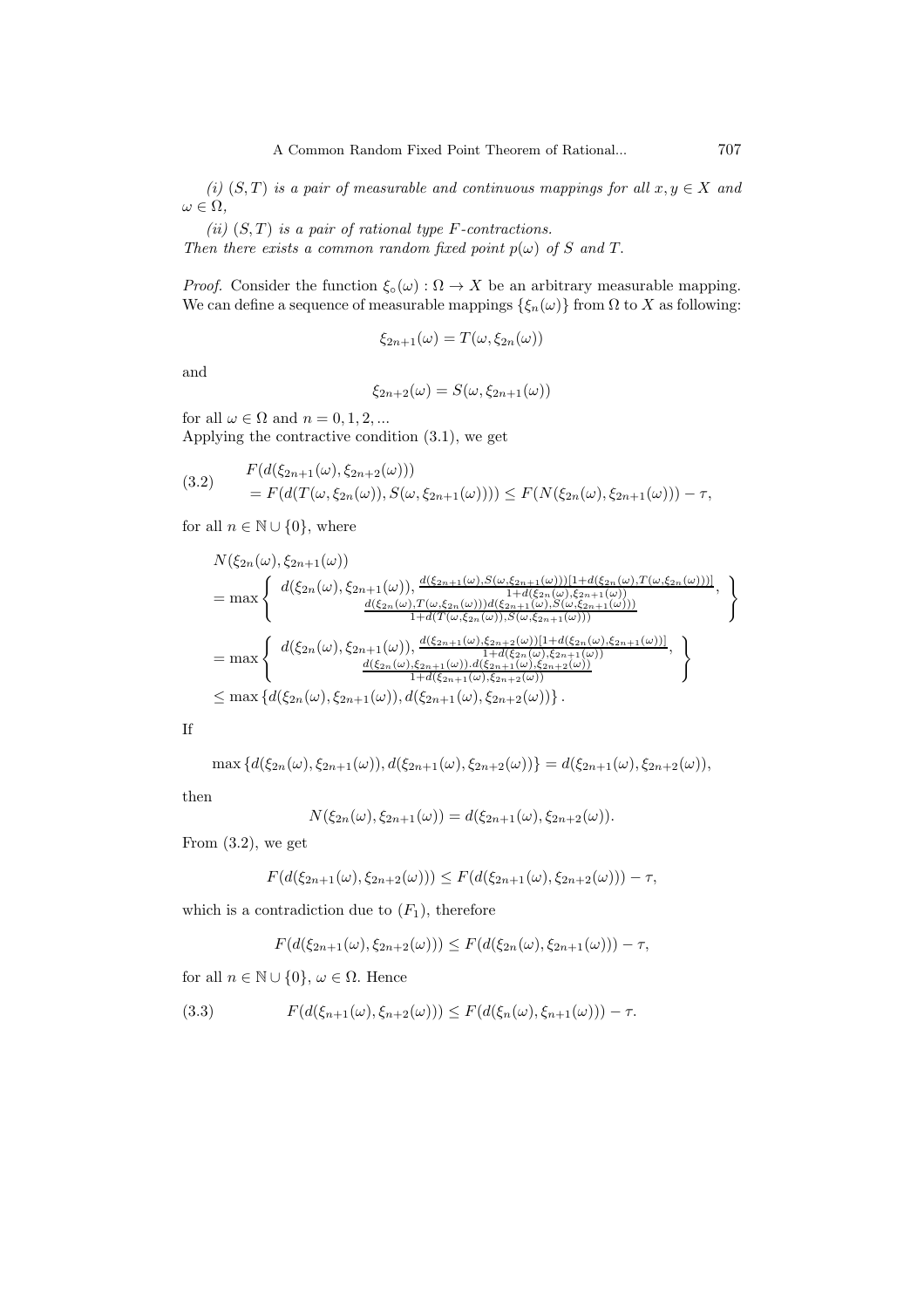By (3.3), we obtain that

$$
F(d(\xi_n(\omega), \xi_{n+1}(\omega))) \leq F(d(\xi_{n-2}(\omega), \xi_{n-1}(\omega))) - 2\tau.
$$

Repeating these steps, we can write

(3.4) 
$$
F(d(\xi_n(\omega), \xi_{n+1}(\omega))) \leq F(d(\xi_o(\omega), \xi_1(\omega))) - n\tau.
$$

Taking the limit in (3.4), we obtain  $\lim_{n\to\infty} F(d(\xi_n(\omega), \xi_{n+1}(\omega))) = -\infty$ . Since  $F \in F$ ,

(3.5) 
$$
\lim_{n \to \infty} d(\xi_n(\omega), \xi_{n+1}(\omega)) = 0.
$$

From the axiom  $(F_3)$  of F-contraction, there exists  $\lambda \in (0,1)$  such that

(3.6) 
$$
\lim_{n\to\infty} (d(\xi_n(\omega), \xi_{n+1}(\omega)))^{\lambda} F(d(\xi_n(\omega), \xi_{n+1}(\omega))) = 0.
$$

By (3.4), for all  $n \in \mathbb{N}$ , yields

(3.7) 
$$
\begin{aligned} (d(\xi_n(\omega), \xi_{n+1}(\omega)))^{\lambda} \cdot [F(d(\xi_n(\omega), \xi_{n+1}(\omega))) - F(d(\xi_o(\omega), \xi_1(\omega)))] \\ \leq -(d(\xi_n(\omega), \xi_{n+1}(\omega)))^{\lambda} . n\tau \leq 0. \end{aligned}
$$

Considering (3.5), (3.6) and taking  $n \to \infty$  in (3.7), we observe that

(3.8) 
$$
\lim_{n \to \infty} (n(d(\xi_n(\omega), \xi_{n+1}(\omega)))^{\lambda}) = 0.
$$

By (3.8), there exists  $n_1 \in \mathbb{N}$ , such that  $n(d(\xi_n(\omega), \xi_{n+1}(\omega)))^{\lambda} \leq 1$  for all  $n \geq n_1$ , or, for all  $n \geq n_1$ 

(3.9) 
$$
d(\xi_n(\omega), \xi_{n+1}(\omega)) \leq \frac{1}{n^{\frac{1}{\lambda}}}.
$$

Using (3.9), for  $m > n \geq n_1$ , we have

$$
d(\xi_n(\omega), \xi_m(\omega)) \leq d(\xi_n(\omega), \xi_{n+1}(\omega)) + d(\xi_{n+1}(\omega), \xi_{n+2}(\omega)) + \ldots + d(\xi_{m-1}(\omega), \xi_m(\omega))
$$
  
= 
$$
\sum_{i=1}^{m-1} d(\xi_i(\omega), \xi_{i+1}(\omega)) \leq \sum_{i=1}^{\infty} d(\xi_i(\omega), \xi_{i+1}(\omega)) \leq \sum_{i=1}^{\infty} \frac{1}{i^{\frac{1}{\lambda}}}.
$$

The convergence of the series  $\sum^{\infty}$  $i=1$ 1  $\frac{1}{i^{\frac{1}{\lambda}}}$  leads to  $\lim_{n\to\infty} d(\xi_n(\omega), \xi_m(\omega)) = 0$ . Therefore  $\{\xi_n(\omega)\}\$ is a Cauchy sequence in a polish space  $(X, d)$ . Since  $(X, d)$  is complete, there exists measurable function  $p(\omega)$ :  $\Omega \to X$  such that  $\lim_{n\to\infty} \xi_n(\omega) = p(\omega)$ , moreover,

$$
\lim_{n \to \infty} \xi_{2n+1}(\omega) = \lim_{n \to \infty} \xi_{2n+2}(\omega) = p(\omega).
$$

The continuity of S yields,

$$
p(\omega) = \lim_{n \to \infty} \xi_{2n+2}(\omega) = \lim_{n \to \infty} S(\omega, \xi_{2n+1}(\omega)) = S(\omega, \lim_{n \to \infty} \xi_{2n+1}(\omega)) = S(\omega, p(\omega)).
$$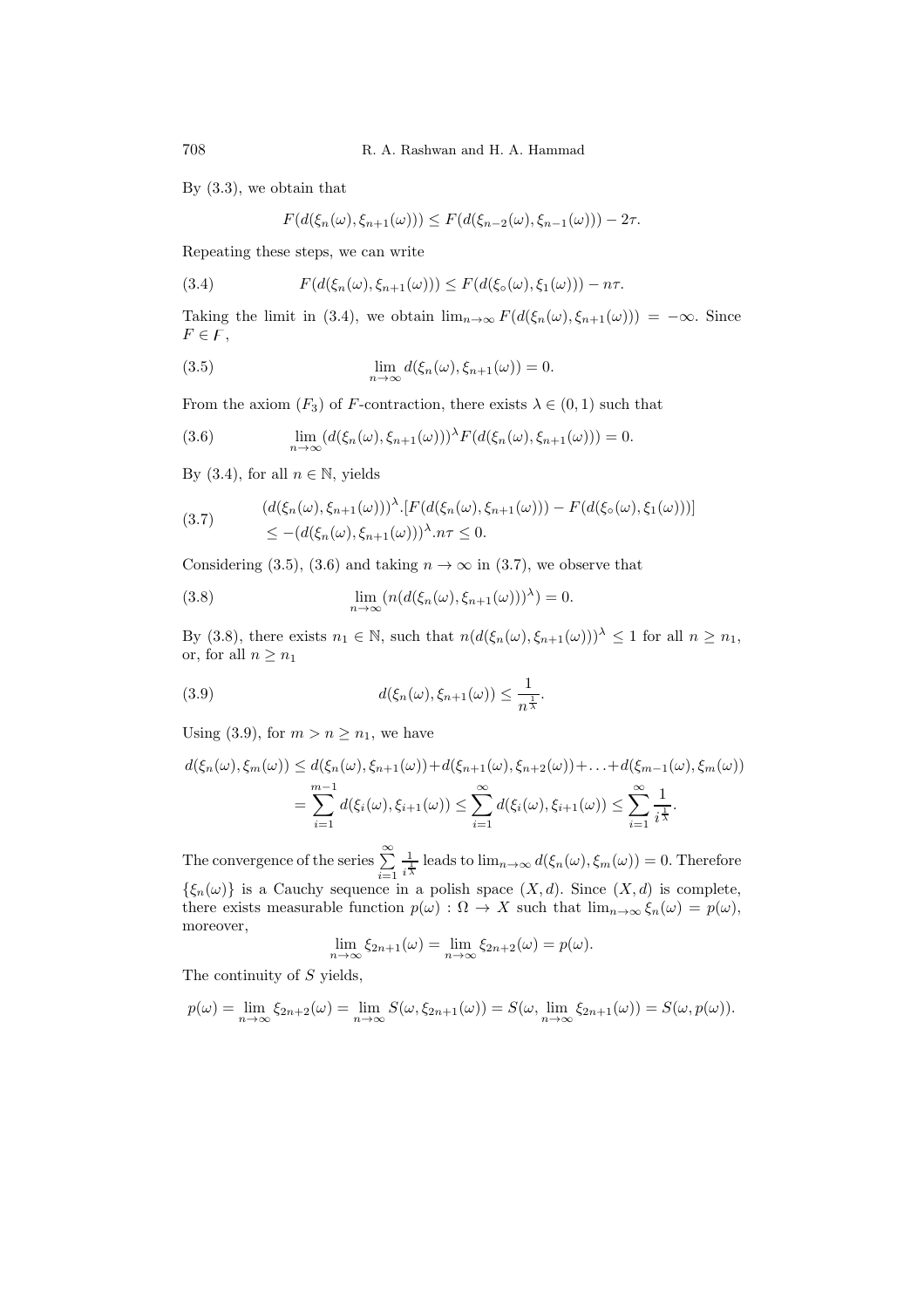Similarly,  $p(\omega) = T(\omega, p(\omega))$ . Thus we get  $p(\omega) = T(\omega, p(\omega)) = S(\omega, p(\omega))$ . Hence the pair  $(S, T)$  has a common random fixed point.

Now we show that  $p(\omega)$  is a unique common fixed point. Assume the contrary, that is there exists  $v(\omega) \in \Omega \times X$  such that  $v(\omega) = T(\omega, v(\omega)) = S(\omega, v(\omega))$ . From the contractive condition (3.1), we obtain that

(3.10) 
$$
\tau + F(d(T(\omega, p), S(\omega, v))) \leq F(N(p(\omega), v(\omega))),
$$

where

$$
N(p(\omega), v(\omega))
$$
  
= max  $\left\{ d(p(\omega), v(\omega)), \frac{d(v(\omega), S(\omega, v))[1+d(p(\omega), T(\omega, p))]}{1+d(p(\omega), v(\omega))}, \frac{d(p(\omega), T(\omega, p))d(v(\omega), S(\omega, v))}{1+d(T(\omega, p), S(\omega, v))} \right\}$   
= max  $\left\{ d(p(\omega), v(\omega)), 0, 0 \right\} = d(p(\omega), v(\omega)).$ 

Using  $(3.10)$ , we get

$$
\tau + F(d(p(\omega), v(\omega))) \leq F(d(p(\omega), v(\omega))),
$$

which implies that  $d(p(\omega), v(\omega)) < d(p(\omega), v(\omega))$ , which is a contradiction. Hence  $p(\omega) = v(\omega)$ . This complete the proof.  $\Box$ 

The following example justify Theorem 3.1.

**Example 3.1.** Let  $(\Omega, \beta)$  be a measurable space and  $C = \{6, 7, 8, 9\} \subset \mathbb{R}$  with the usual metric  $d(x(\omega), y(\omega)) = |x(\omega) - y(\omega)|$ . Consider  $\Omega = C$  and  $\beta$  be the sigma algebra of Lebesgue's measurable subset of  $\Omega$ . Define random mappings  $T, S : \Omega \times C \to C$  for all  $\omega \in \Omega$  by

$$
T(\omega, x) = \begin{cases} 9 & \text{if } x = 6 \\ 7 & \text{otherwise} \end{cases} \quad \text{and} \quad S(\omega, x) = \begin{cases} 8 & \text{if } x = 6 \\ 7 & \text{otherwise} \end{cases}
$$

Define the function  $F : \mathbb{R}^+ \to \mathbb{R}$  by  $F(t) = \ln(t)$  for all  $t > 0$ . Then the contractive condition (3.1) is satisfied. Indeed for all  $x, y \in C$  and  $\omega \in \Omega$ , the following inequality

$$
\tau + \ln(d(T(\omega, x), S(\omega, y))) \leq \ln(N(x(\omega), y(\omega))),
$$

holds for all  $\tau > 0$ . Particularly, for  $x(\omega) = 6$  and  $y(\omega) = 9$ , one can write

$$
N(6,9) = \max \left\{ d(6,9), \frac{d(9, S(\omega, 9)) \cdot [1 + d(6, T(\omega, 6))]}{1 + d(6,9)}, \frac{d(6, T(\omega, 6)) \cdot d(9, S(\omega, 9))}{1 + d(T(\omega, 6), S(\omega, 9))} \right\}
$$
  
=  $\max\{3, 2, 2\} = 3,$ 

and

$$
d(T(\omega, x), S(\omega, y)) = d(T(\omega, 6), S(\omega, 9)) = 2.
$$

Thus

$$
\tau + \ln(d(T(\omega, 6), S(\omega, 9))) = \tau + \ln(2) \le \ln(N(6, 9)) = \ln(3),
$$

which implies that

$$
\tau + \ln(d(T(\omega, x), S(\omega, y))) \leq \ln(N(x(\omega), y(\omega))).
$$

Therefore,  $(S, T)$  is a pair of rational type F-contractions. Hence all axioms of Theorem 3.1 are satisfied and  $x(\omega) = 7$  is a unique common random fixed point of T and S.

.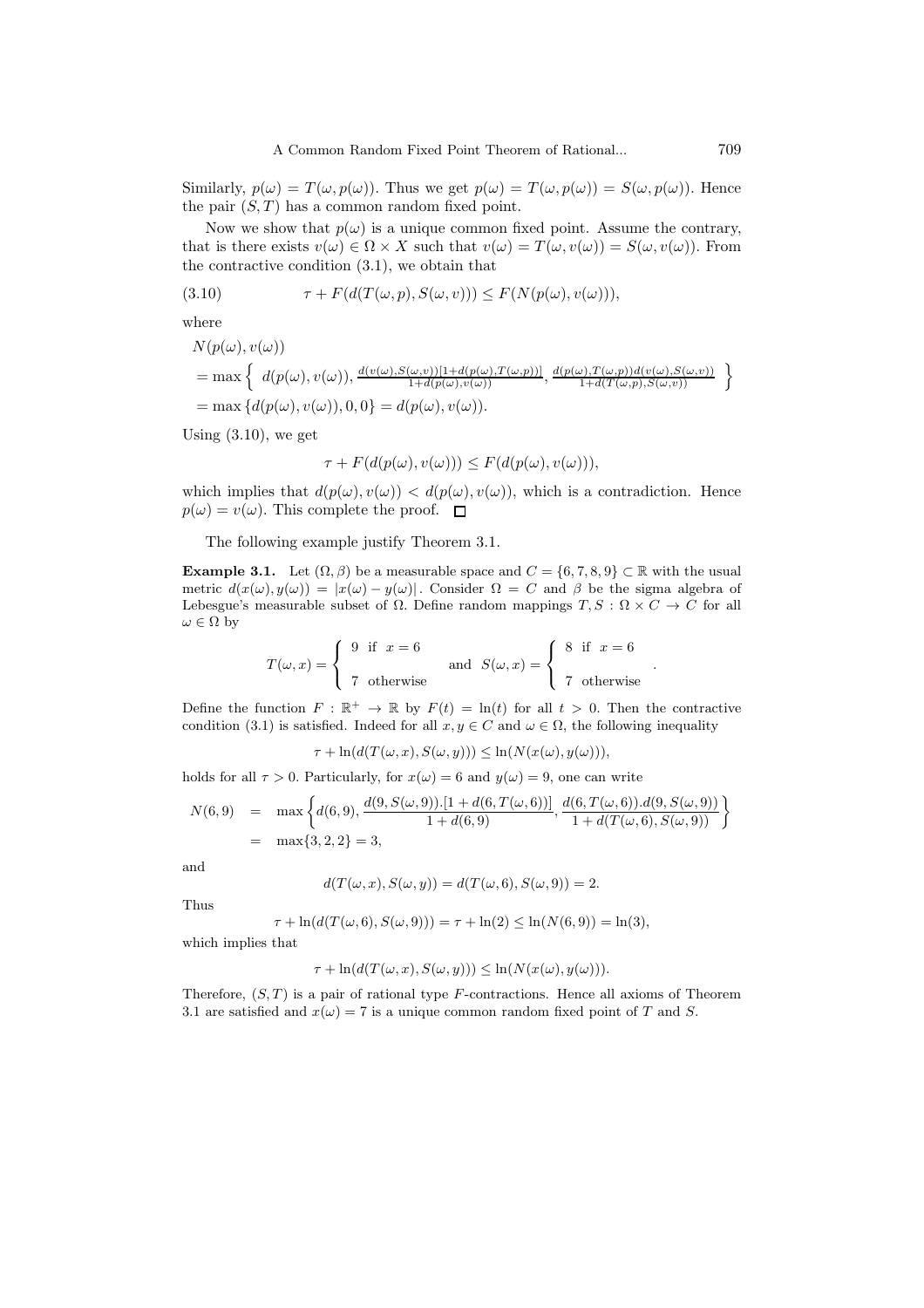The proof of the following corollary is obtained by setting  $S = T$  in Theorem 3.1.

Corollary 3.1. Let  $(X, d)$  be a polish space and  $(\Omega, \beta, \mu)$  is a complete probability measure space. Suppose that  $T : \Omega \times X \to X$  be a random mapping such that

(i) T is measurable and continuous for all  $x, y \in X$  and  $\omega \in \Omega$ ,

(ii)  $T$  is a rational type  $F$ -contraction.

Then T has a unique random fixed point  $p(\omega)$ .

## 4. Application to the random of system nonlinear integral equations

Our plan is to apply Theorem 3.1 to the existence of a unique solution to the following system:

(4.1) 
$$
\begin{cases} x(t,\omega) = h(t,\omega) + \int_{0}^{t} K_1(\omega,t,s,x(\omega,s))ds \\ y(t,\omega) = h(t,\omega) + \int_{0}^{t} K_2(\omega,t,s,y(\omega,s))ds \end{cases}
$$

where,

(i)  $\omega \in \Omega$  is a supporting set of the probability measure space  $(\Omega, \beta, \mu)$ ,

(ii)  $x(t, \omega)$  and  $y(t, \omega)$  are unknown vector-valued random variables for each  $t \in [0, a], a > 0,$ 

(iii)  $h(t, \omega)$  is the stochastic free term defined for  $t \in [0, a]$ ,

(iv)  $k_1(t, s, \omega)$  and  $k_2(t, s, \omega)$  is real stochastic kernels defined for  $t, s \in [0, a]$  and both measurable in  $t$  on  $[0, a]$ .

The integral equations (4.1) in stochastic version is a similar to Volterra integral equation of the second kind in deterministic case.

Let  $C([0, a], \mathbb{R})$  be the space of all continuous functions defined on  $[0, a]$ , define a supremum norm as

$$
||x(\omega)||_{\tau} = \sup_{t \in [0,a]} \{x(\omega, t)e^{-t\tau}\}, \tau > 0, \omega \in \Omega.
$$

It's obvious that  $C([0, a], \mathbb{R}, \|\. \|_{\tau})$  is a polish space under the distance

$$
d(x(\omega), y(\omega)) = \sup_{t \in [0,a]} |||x(\omega, t) - y(\omega, t)| e^{-t\tau}||_{\tau},
$$

for all  $x(\omega), y(\omega) \in C([0, a], \mathbb{R})$ .

Next, we consider a system (4.1) under the following axioms:  $(R_1)$   $h(t, \omega) \in C([0, a], \mathbb{R}),$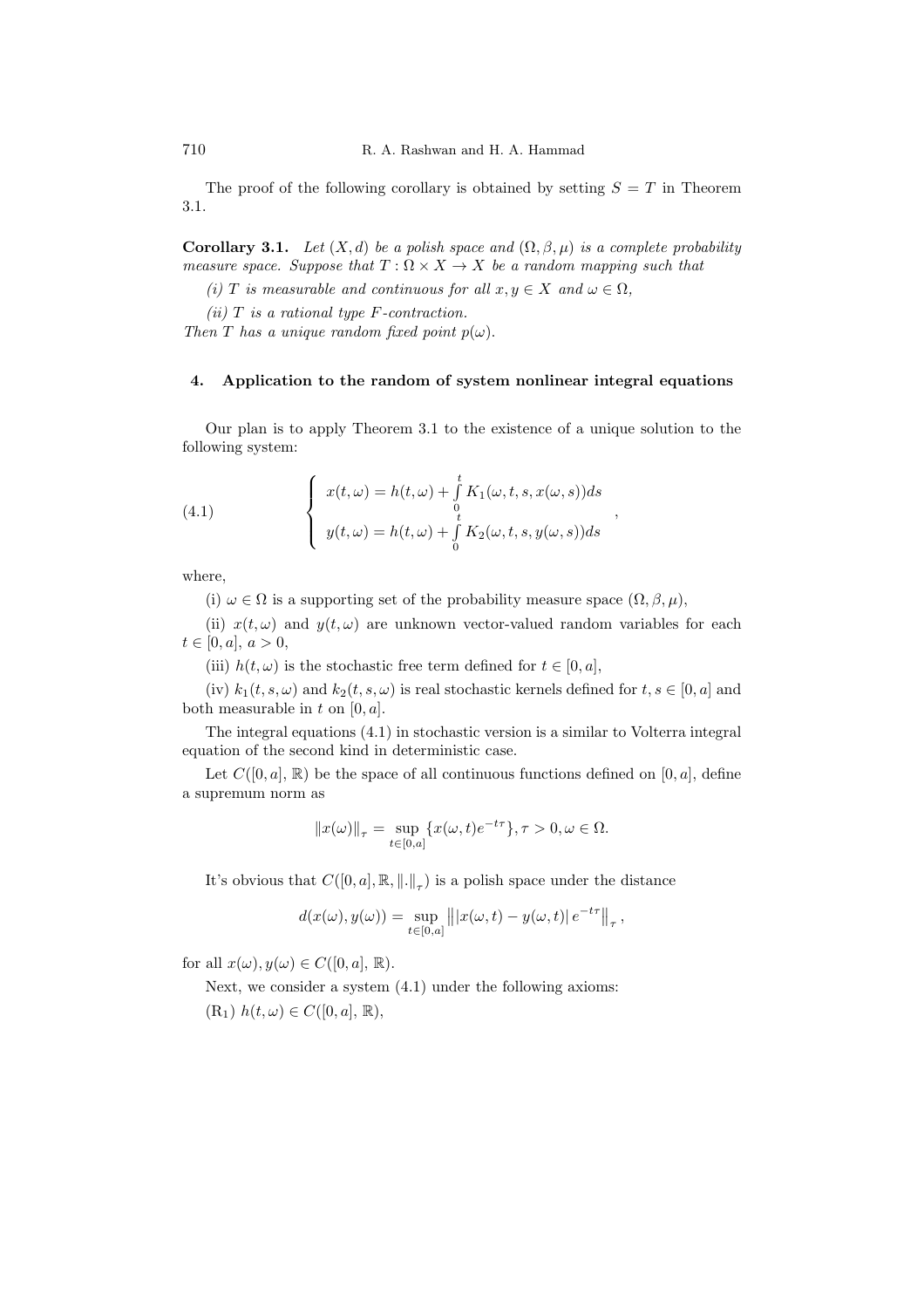$(R_2) K_1, K_2 : \Omega \times [0, a] \times [0, a] \times \mathbb{R} \to \mathbb{R}$  is random continuous function satisfying

$$
|K_1(\omega, t, s, u(\omega)) - K_2(\omega, t, s, v(\omega))| \le \tau e^{-\tau} N(u(\omega), v(\omega)), \ \tau > 0,
$$

for all  $t, s \in [0, a]$  and  $u(\omega), v(\omega) \in C([0, a], \mathbb{R})$ , where

$$
N(u(\omega), v(\omega)) = \max \left\{ d(u(\omega), v(\omega)), \frac{d(v(\omega), S(\omega, v))[1+d(u(\omega), T(\omega, u))]}{1+d(u(\omega), v(\omega))}, \frac{d(u(\omega), T(\omega, u))d(v(\omega), S(\omega, v))}{1+d(T(\omega, u), S(\omega, v))} \right\}.
$$

Now, our theorem concerned with the existence solution of random integral system (4.1) become affordable.

**Theorem 4.1.** Let  $(\Omega, \beta, \mu)$  be probability measure space and  $\mathbb{R}$  is a polish space, then the system (4.1) under assumptions  $(R_1)$  and  $(R_2)$  has a unique random solution.

*Proof.* For  $x(\omega), y(\omega) \in C([0, a], \mathbb{R}), \omega \in \Omega$  and  $t \in [0, a],$  we define the random operators  $S, T : \Omega \times [0, a] \to \mathbb{R}$  by

$$
T(x)(\omega, t) = h(t, \omega) + \int_{0}^{t} K_1(\omega, t, s, x(\omega, s)) ds
$$
  

$$
S(y)(\omega, t) = h(t, \omega) + \int_{0}^{t} K_2(\omega, t, s, y(\omega, s)) ds.
$$

By this, we have

$$
|T(x)(\omega, t) - S(y)(\omega, t)| = \int_{0}^{t} |K_1(\omega, t, s, x(\omega, s)) - K_2(\omega, t, s, y(\omega, s))| ds
$$
  
\n
$$
\leq \int_{0}^{t} \tau e^{-\tau} (|N(u(\omega), v(\omega))|) ds
$$
  
\n
$$
= \int_{0}^{t} \tau e^{-\tau} (N(u(\omega), v(\omega))e^{\tau s})e^{-\tau s} ds \quad \text{(since } N(u(\omega), v(\omega)) \geq 0)
$$
  
\n
$$
\leq \int_{0}^{t} \tau e^{-\tau} ||N(u(\omega), v(\omega))||_{\tau} e^{\tau s} ds
$$
  
\n
$$
= \tau e^{-\tau} ||N(u(\omega), v(\omega))||_{\tau} \int_{0}^{t} e^{\tau s} ds = \tau e^{-\tau} ||N(u(\omega), v(\omega))||_{\tau} \frac{1}{\tau} (e^{\tau t} - 1)
$$
  
\n
$$
\leq \tau e^{-\tau} ||N(u(\omega), v(\omega))||_{\tau} \frac{1}{\tau} e^{\tau t} = e^{-\tau} ||N(u(\omega), v(\omega))||_{\tau} e^{\tau t}.
$$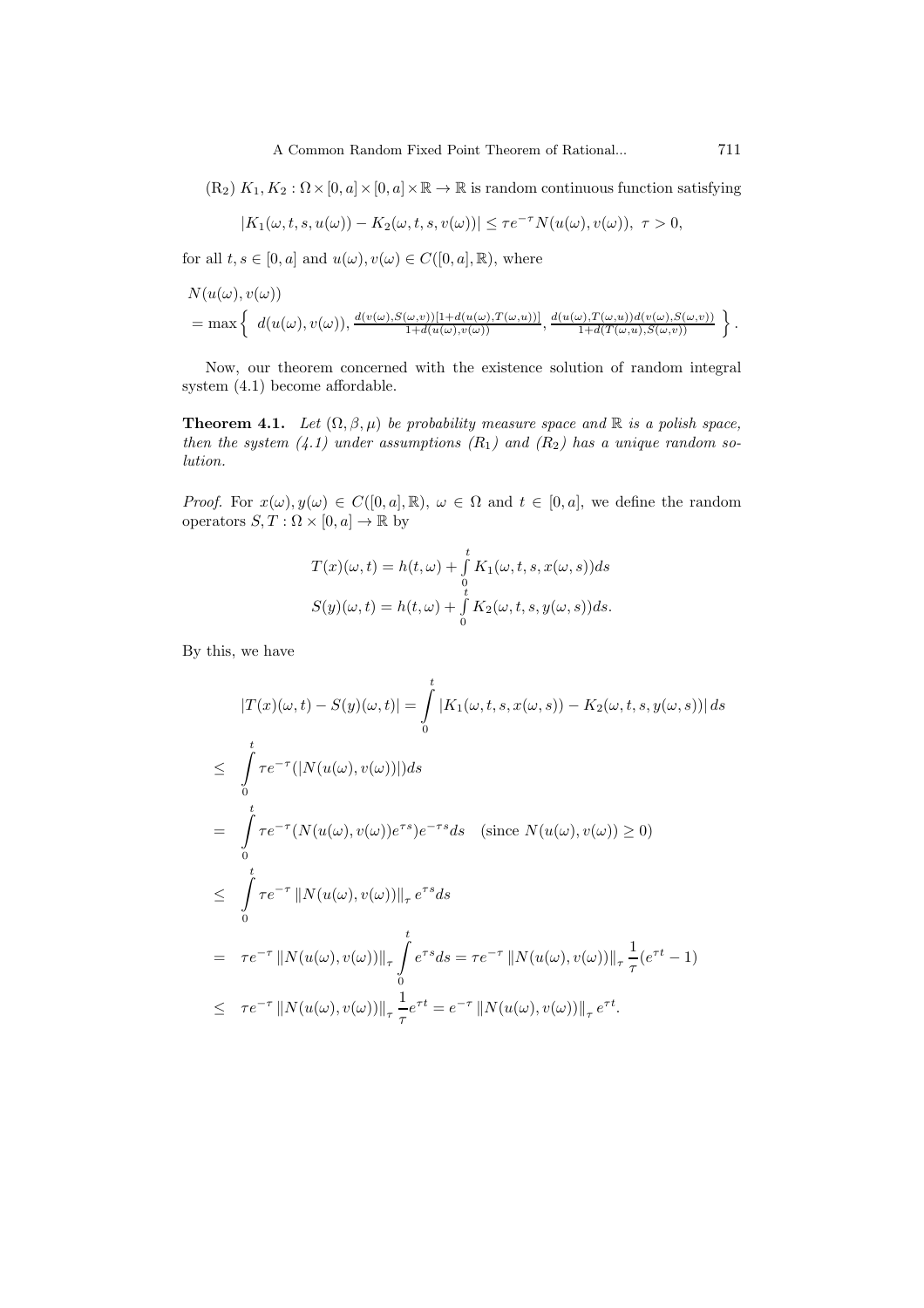This gives

$$
|T(x)(\omega,t) - S(y)(\omega,t)| \cdot e^{-\tau t} \le e^{-\tau} ||N(u(\omega),v(\omega))||_{\tau},
$$

or, equivalently

$$
||T(x)(\omega, t) - S(y)(\omega, t)|| \le e^{-\tau} ||N(u(\omega), v(\omega))||_{\tau},
$$

or,

$$
\tau + \ln(||T(x)(\omega, t) - S(y)(\omega, t)||) \leq \ln(||N(u(\omega), v(\omega))||_{\tau}).
$$

Hence, the F-contraction (3.1) holds by taking  $F(t) = ln(t)$  for every  $t > 0$ . So, all conditions of Theorem 3.1 are satisfied. Therefore, the system of random integral equations (4.1) has a unique random solution.  $\square$ 

The following example support Theorem 4.1.

**Example 4.1.** Let  $(\Omega, \beta)$  by a measurable space where  $\beta$  is a  $\sigma$ -algebra subsets of  $\Omega$ . Consider  $\Omega = [0, 1]$  and the following system of random nonlinear integral equations for  $t, s \in [0, a]$  and  $\omega \in \Omega$ ,

(4.2)  

$$
x(t,\omega) = e^{4t\omega} + \int_0^t \left( \frac{e^{-\frac{1}{4}}}{4(t + \frac{s}{1+s} + x(s,\omega))} \right) ds
$$

$$
y(t,\omega) = e^{4t\omega} + \int_0^t \left( \frac{e^{-\frac{1}{4}}}{4(t + \frac{s}{1+s} + y(s,\omega))} \right) ds.
$$

System (4.2) is a particular case of system (4.1), where  $h(t,\omega) = e^{\frac{t\omega}{\tau}} = e^{4t\omega}$  and

$$
K_i(\omega, t, s, u(\omega, s)) = \frac{e^{-\frac{1}{4}}}{4(t + \frac{s}{1+s} + u(s, \omega))}, i = 1, 2.
$$

It is clear that  $(R_1)$  is satisfied. For  $(R_2)$ , we have

$$
|K_1(\omega, t, s, x(\omega, s) - K_2(\omega, t, s, y(\omega, s))| = \left| \frac{e^{-\frac{1}{4}}}{4(t + \frac{s}{1+s} + x(s, \omega))} - \frac{e^{-\frac{1}{4}}}{4(t + \frac{s}{1-s} + y(s, \omega))} \right|
$$
  

$$
= \frac{1}{4} e^{-\frac{1}{4}} \left| \frac{x(s, \omega) - y(s, \omega)}{(t + \frac{s}{1-s} + x(s, \omega)) \cdot (t + \frac{s}{1-s} + y(s, \omega))} \right|
$$
  

$$
\leq \frac{1}{4} e^{-\frac{1}{4}} |x(s, \omega) - y(s, \omega)| = \tau e^{-\tau} N(x(\omega), y(\omega)).
$$

Therefore (H<sub>2</sub>) is hold with  $\tau = \frac{1}{4} > 0$  and  $N(x(\omega), y(\omega)) = |x(s, \omega) - y(s, \omega)|$ . By Theorem 4.1, the system (4.2) has a unique random solution.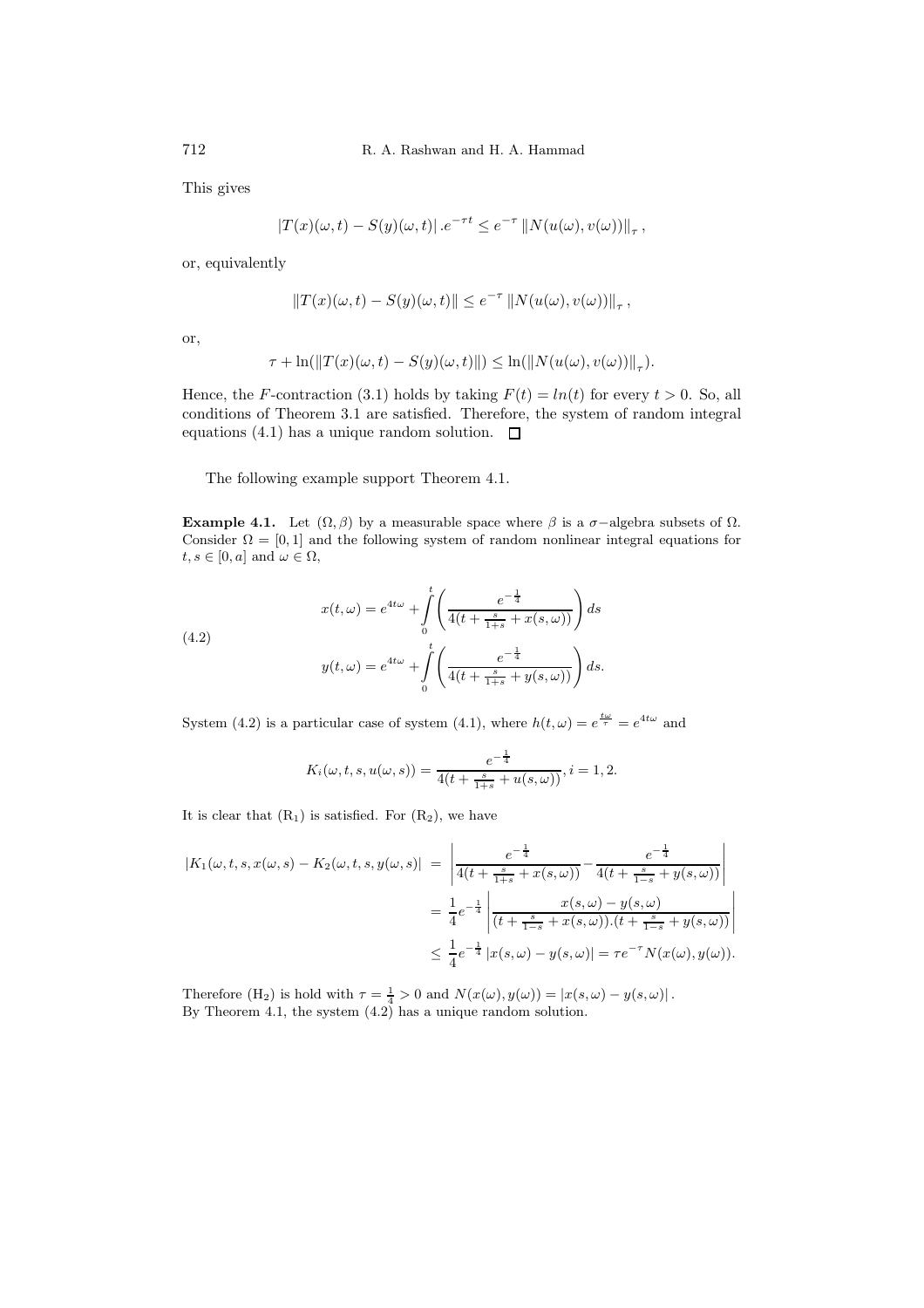#### 5. Conclusion

In this work, we first suggest the new concept of random F-contraction mappings of rational type. We also prove the existence and uniqueness of a common random fixed point theorem in polish spaces. Our results improve and extend some fixed point results for deterministic mappings in various spaces. The solution of random Volterra integral equations of the second type is presented and if we put  $h(t, \omega) = 0$  in system (4.1), we have the first type. To support this work, we give two numerical examples. Finally, we can close Theorem 3.1 by taking various values of  $N(x(\omega), y(\omega))$  as the following:

$$
N(x(\omega), y(\omega)) = \max \left\{ d(x(\omega), y(\omega)), \frac{d(y(\omega), S(\omega, y))[1 + d(x(\omega), T(\omega, x))]}{1 + d(x(\omega), y(\omega))} \right\},
$$
  

$$
N(x(\omega), y(\omega)) = \max \left\{ d(x(\omega), y(\omega)), \frac{d(x(\omega), T(\omega, x)).d(y(\omega), S(\omega, y))]}{1 + d(x(\omega), y(\omega))}, \frac{d(x(\omega), T(\omega, x))d(y(\omega), S(\omega, y))}{1 + d(T(\omega, x), S(\omega, y))} \right\},
$$
  

$$
N(x(\omega), y(\omega)) = \max \{ d(x(\omega), y(\omega)), d(x(\omega), T(\omega, x)), d(y(\omega), S(\omega, y)) \}.
$$

Acknowledgment: The authors are grateful to the learned referees for their careful reading of our manuscript especially for the comments and suggestions which brought several improvements.

#### **REFERENCES**

- 1. M. Abbas, B. Ali and S. Romaguera: Fixed and periodic points of generalized contractions in metric spaces. Fixed Point Theory Appl.,  $2013$  (2013), 1–11.
- 2. M. U. Ali and T. Kamran: Multivalued F-contraction and related fixed point theorems with application. Filomat, 30 (2016), 3779-3793.
- 3. M. U. Ali, T. Kamran and M. Postolache: Solution of Volterra integral inclusion in b-metric spaces via a new fixed point theorem. Nonlinear Analysis: Modelling and Control, 22 (2017), 17–30.
- 4. I. ARANDJELOVIĆ, Z. RADENOVIĆ and S. RADENOVIĆ: Boyd-Wong-type common fixed point results in cone metric spaces. Appl. Math Comput., 217 (2011), 7167– 7171.
- 5. S. Banach: Sur les op´erations dans les ensembles abstraits et leur application aux équations intégrales. Fund. Math.,  $3$  (1922), 133-181.
- 6. R. Batra and S. Vashistha: Fixed points of an F-contraction on metric spaces with a graph. Int. J. Comput. Math.,  $91$  (2014), 1–8.
- 7. R. BATRA, S. VASHISTHA and R. KUMAR: A coincidence point theorem for Fcontractions on metric spaces equipped with an altered distance. J. Math. Comput. Sci., 4 (2014), 826-833.
- 8. A. T. BHARUCHA-REID: Random Integral equations. Mathematics in Science and Engineering, 96, Academic Press, New York, (1972).
- 9. D. W. Boyd and J. S. W. Wong: On nonlinear contractions. Proc. Amer. Math. Soc., 20 (1969), 458–464.